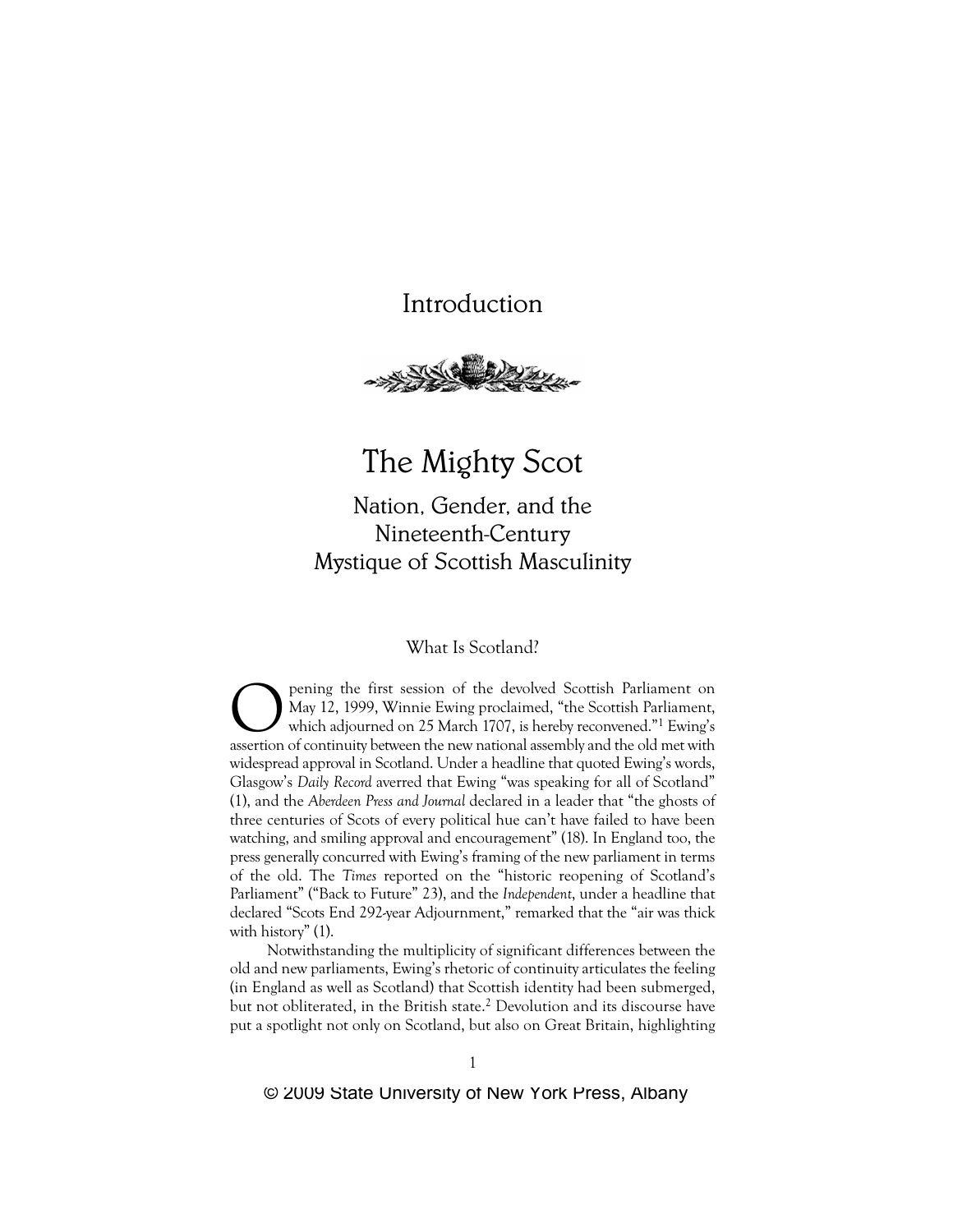the need to reexamine old assumptions among scholars about the essentially unitary character of British identity. Despite the attention literary critics have given to Britain's imperial role, the foundational texts of postcolonial discourse have little to say about the divided character of Britain itself. In Edward Said's *Culture and Imperialism*, for example, Britain is a homogeneous entity indistinguishable from England. Scotland disappears. But as old colonial structures disintegrate and the globalization of capital puts the nationstate itself under increasing pressure, many small nations and nationalities long submerged in larger state structures have resurfaced and started to command attention—among scholars of literature and culture as well as on the world stage. Scotland is part of this process.

I wrote this book not only as a contribution to the emerging critical conversation on Scotland and its configuration within Great Britain, but also as part of an ongoing discourse on gender, specifically the study of masculinity, a study made possible by feminism, which by challenging the old assumption that male experience was the human norm, made masculinity visible as a constructed gender. Many of the most popular nineteenth-century cultural representations of Scotland suggest that it has a savage essence, but a savagery that, unlike that of the overseas colonial other, is rarely feminized. Literature and art suggest rather that a heart of dark masculinity animates Scotland's landscape and wildlife, its history and culture, its men and even, occasionally, its women an undying heart that, because Scotland is part of Britain, can beat for Britain as a whole. This is not the masculinity of civilization and restraint, but a more primal kind of masculinity, identified with fierce passions and dangerous force.3 Despite the intellectual and economic achievements of the cultivated Lowlands and although Scotland's national institutions historically had been centered there, Scotland was most often defined by its supposedly wild, hypermasculine Highlands. And this lasted throughout the nineteenth century. Critical attention to literary and artistic representations of Scotland has concentrated on the early part of the century, but Scotland's role as a standardbearer for wild, rugged masculinity long outlasted the heyday of Romanticism, maintaining and increasing its sway during the Victorian era.

Scotland's incorporation into an England-dominated Great Britain—in effect, a Great England—gave middle-class Englishmen access to an imagined Scottish wellspring of masculinity, generating conflicting (and mutually reinforcing) urges both to affirm intimate and permanent union with Scotland and to assert irreconcilable difference from it. This masculinizing of Scotland both contributed to and complicated Scots' own attempts to construct a national identity and secure sense of manhood. Central to such attempts was the question of how Scotland's story should be told. Narrative is important in the imagining of any nation, but in the absence of an independent state that can help define the nation through its actions, narrative becomes especially vital.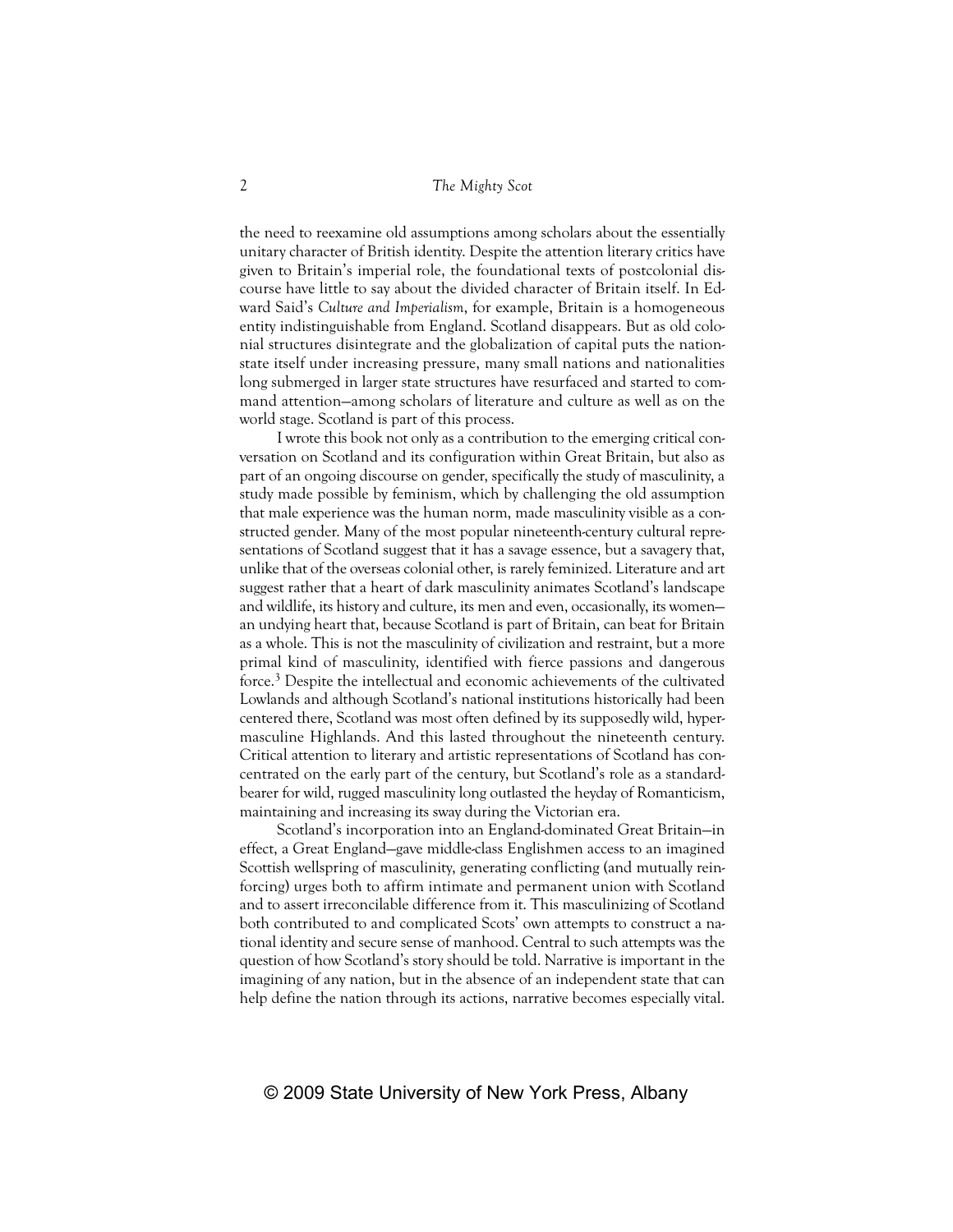As this study of nineteenth-century cultural representations of Scotland shows, stories and counterstories about Scottish masculinity, told through novels, memoirs, paintings, and more, became key determinants of the meaning of Scotland in Britain.

That Scotland could be narrated as Britain's masculine heartland depended on the contradictions of its relationship with England, which has been influentially described by Michael Hechter as one of "internal colonialism."4 In the nineteenth century, many Scots enthusiastically participated in the British Empire and identified with it. Although English economic interests generally took precedence over Scottish, Scotland had a strong industrial base and benefited from the wealth acquired from the Empire's superexploitation of overseas colonies. However, imperialism is not just economic; as Said explains, it involves an entire ideology of cultural and ethnic superiority and the deep-rooted assumption that the imperial power has an inherent right to rule and impose its cultural values on the nations it dominates. Scotland, in that sense, was part of a colonial periphery as well as part of the imperial center. "Internal colonialism," in its evocation of an imperialist relationship, succinctly captures both England's economic, political, and cultural domination of the British Isles and its ability to incorporate Scotland into an enlarged sense of its own identity—an incorporation that, I suggest, includes Scotland's supposed wealth of primal masculinity.

Despite the usefulness of Hechter's term, his *Internal Colonialism: The Celtic Fringe in British National Development* suffers from reliance on the idea of "fringe" nations, an Anglocentric concept that defines Scotland, Ireland, and Wales primarily in terms of their divergence from an English norm. The "Celtic fringe" approach, which is popular in postcolonialist discourse on Britain, leaves little space to examine the individual histories, cultures, and problems of each country and the distinctiveness of England's relationship with each. What's more, the racializing of political division reduces the non-Celtic Scottish Lowlands to an outpost of Saxon England, thus obscuring historic Scotland.

The specifics of Scottish history and Scottish/English relations must be taken into account. In *The Break-Up of Britain*, Tom Nairn gives close attention to the case of Scotland, investigating why Scotland did not develop a Europeanstyle nationalist movement in the nineteenth century, but experienced an upsurge of nationalism in the latter part of the twentieth century. Scots had kept their own legal, educational, and ecclesiastical institutions and a sense of their own national history, but in the age of empire they did not experience lack of statehood as a straitjacket to Scotland's economic development. Able to hitch their wagon to the expanding economy of the world's foremost power, argues Nairn, they had no need to demand independence in the nineteenth century. However, Britain's world preeminence and the influx of wealth from its empire meant that it was able to avoid revolutionary modernization at home, making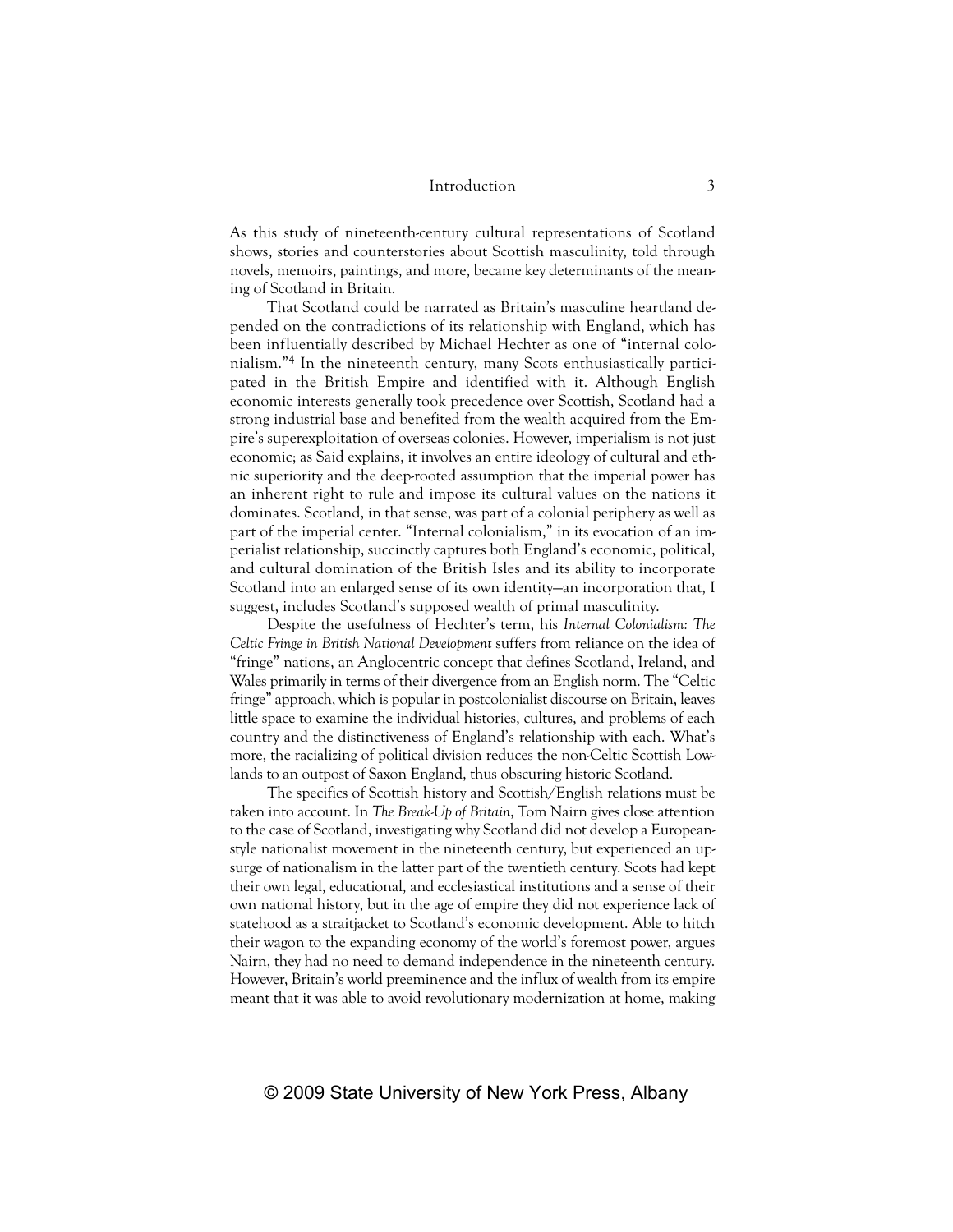England a far less attractive partner for Scotland in the twentieth century. As the Empire declined, union with a stagnant economy and outmoded polity began to seem a liability to many Scots, a feeling fueled by the 1969 discovery of oil off the coast of Scotland; hence the accelerating "Break-Up of Britain" along persisting national fault lines.

Scotland was generally accorded more respect than the other internal colonies. Due to its history of wars with England, the voluntary nature of the Union, and the retention of Scottish institutions, it had a standing with England not shared by other nations England dominated. Ireland was viewed in less intimate terms than Scotland; its geographical separation, Catholicism, and centuries of subjection to England made it seem unworthy of respect and far more alien. And like the more distant colonies, it was usually feminized. In *Past and Present*, Thomas Carlyle promotes Scotland over Ireland as a worthy partner for England on the basis of the independence wars with England that, he argues, allowed Scotland eventually to join England as an equal, rather than as a slave like Ireland. Wales, another case again, had been closely assimilated into England for more than 500 years, its legends appropriated as part of England's prehistory.

The contradictions of England's internal colonialist relationship with Scotland were essential components of English identity in the nineteenth century. When Benedict Anderson traces the ways in which people imagine themselves as a nation, he is interested more in how people come to see themselves as one than in how this oneness paradoxically might depend for its very sense of completeness on an awareness of underlying disunity. But cultural representations of Scotland suggest that the incorporation of Scotland into a sense of English identity was so ideologically useful precisely because it remained incomplete. As an internal colony, Scotland (identified with the Highlands) remained a primitive other that helped define English civilization, but at the same time was embraced as an intrinsic part of Englishness. Scotland's history as an independent nation was crucial to the masculine dignity that the nation was accorded in nineteenth-century culture; indeed Scotland was so closely associated with its past that it seems trapped there. But that history had to be remembered in certain ways. A nation makes sense of itself, argues Anderson, by thinking of the past as always working toward the nation as now constituted and forgetting or misremembering anything that does not fit that preestablished trajectory. Arguing in 1882 that nationhood is based on the perception of a shared past, Ernest Renan maintained nonetheless that "forgetting, I would even go so far as to say historical error, is a crucial factor in the creation of a nation" (11). Anderson builds on the paradox that Renan's "nation" requires a continuing memory of the traumas that have supposedly been forgotten in the interests of the nation. Imagining nationhood, he argues, thus demands a historical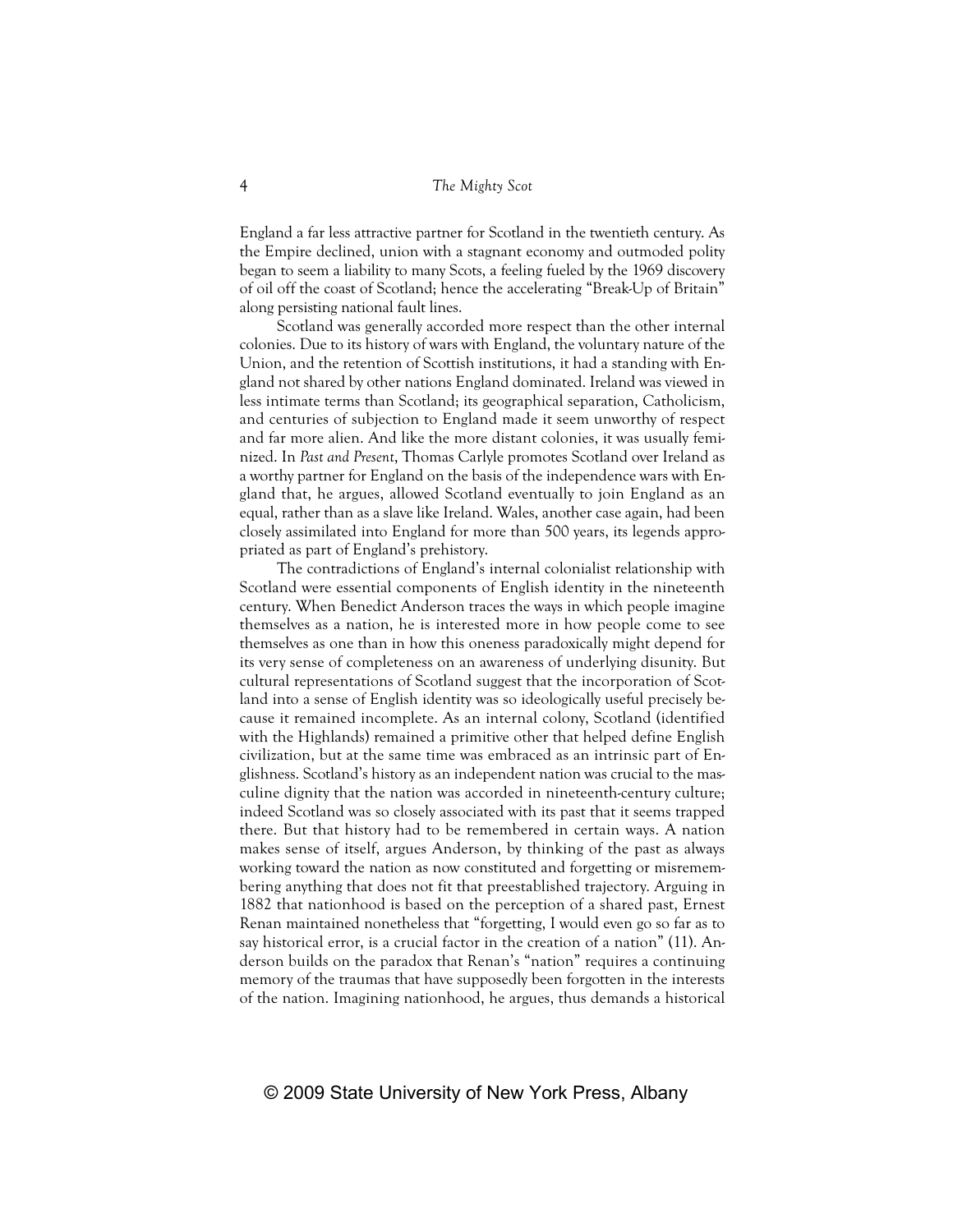narrative that fashions history "up time," "remembering/forgetting" the past in specific ways from the standpoint of "an originary present" (205–6), so that, for example, wars between sovereign states that become one can be "remembered" as family conflicts. However, the gender insecurity of the "originary present" in the nineteenth century was crucial to how Englishmen remembered/forgot centuries of hostility with Scotland, requiring continual reminders of Scottish difference, even within the "memory" of one British nation. Indeed, the "imagined community" of Great Britain, envisioned as a Great England, cannot be adequately understood without consideration of the extent to which it both motivated and was motivated by the discovery of Scotland as a fountainhead of primal masculinity imagined to virilize England and Englishmen, a discovery that some of the literary and visual texts studied in this book helped effect.

## Male Troubles

The receptivity of the English middle-class public to literary and artistic associations of Scotland with displays of primal masculinity—for example, in depictions of the Jacobite rebellion and Highland landscape—points to a perceived lack of primal masculinity in modern Britain and the discovery of its locus in Scotland. As the work of James Eli Adams and other critics of masculinity has demonstrated, we cannot assume that the might of the British Empire necessarily established the nineteenth-century Englishman's (or Scotsman's) sense of himself or his country as unproblematically masculine. Only if we recognize the troubled character of British masculinities can we start to appreciate the function of images of Scottish masculinity in the English imagination and how such images complicated Scottish attempts to construct a secure masculine identity. Ironically, this gender insecurity largely originated in the same material factors that made Britain so powerful. Britain was increasingly driven by commerce, but commercial activity had long been derided by the land-owning ruling classes as an essentially effeminate activity. Throughout the century, the physical and social disruptions of burgeoning industrial development were revolutionizing the face of the land, while expanding imperial boundaries and colonial settlement demanded a new conception of England itself—a conception that both accommodated a far-flung imperial "family" and reaffirmed an essential and exclusive Englishness centered securely in England itself. At the same time, the older system of rank based on heredity and land ownership was starting to give way, in England and Scotland, to a more fluid system with unprecedented opportunities for the expanding middle class, a system in which individual achievement could dramatically affect one's position in the world. But this fluidity produced anxieties. A middle-class man had to create a never-entirely-secure toehold for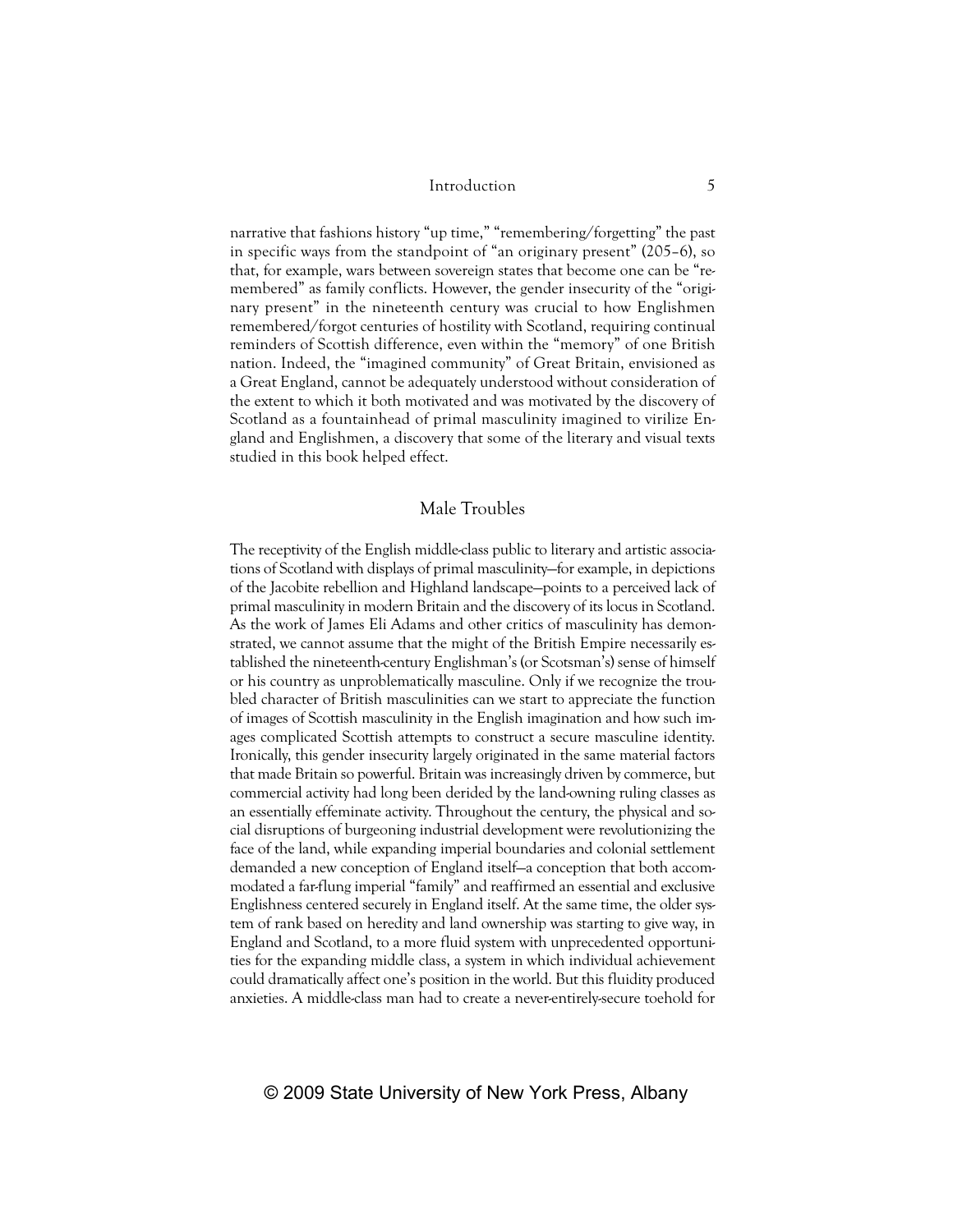himself in a patriarchal order in which relative positions were always subject to challenge and change; one could rise, but one could also sink. And pressure on the already-beset masculinity of the middle classes was further intensified by increasing polarity between masculine and feminine ideals during the Victorian period and by growing concern about sexual normativity.

While gender constructions were not static in earlier periods, concerns about masculinity became especially prominent in the nineteenth century, as the shift of the middle class to the political and economic forefront gave national import to its masculinity troubles. The rising middle classes needed new models for manhood that could accommodate the commercial interests that increasingly drove the nation. Hard work, discipline, and the ability to postpone gratification were central to the kind of masculinity that the new society demanded, with self-restraint the defining virtue of Victorian man. This new kind of masculinity, Adams argues, while it rejected the self-display of the Regency dandy as effeminate, was paradoxically involved in its own kind of display, a theatricality of asceticism and restraint in which masculine authority was grounded on the male body as heroic spectacle. Although Adams does not address the mystique of Scottish masculinity, his insights shed light of some of its manifestations. As the following chapters demonstrate, Victorian masculinity frequently became spectacle or performance as Englishmen and Scotsmen, in different ways, anxiously tried to claim the mantle of the mighty masculine Scot.

Economic man was a "feminized, even an effeminate being" in the eighteenth century, says J. G. A. Pocock, but a "masculine conquering hero" in the nineteenth (114). That shift, however, was more halting and incomplete that Pocock suggests. Thomas Carlyle's championing of the "captain of industry," for example, was an attempt to change established attitudes toward industrial activity and offer a new way to think about heroic manliness. But modern masculinity could not be created out of whole cloth; to feel authentic, it had to incorporate older measures of masculinity too. Few men living in commercial Britain had direct access to warrior skills or experience, yet the traditional martial values of hardihood, fearlessness, and fighting ardor lingered and demanded integration into the new manhood.

The construction of Scotland as a source of rugged primal masculinity helped respond to this demand. A defining element of Victorian masculinity, according to both Adams and Herbert Sussman was the idea of control of a violent inner core. For example, the foremost proponent of "muscular Christianity," Charles Kingsley, used the Platonic concept of "thumos" to describe the masculine force that, he believed, expressed itself through male sexuality, fighting, and moral vigor. Perhaps then, to an English civilization that sometimes seemed too civilized, the desire to internalize Scottish wildness was an attempt to ensure that, beneath the manly self-control, that crucial volcanic core of masculinity still burned.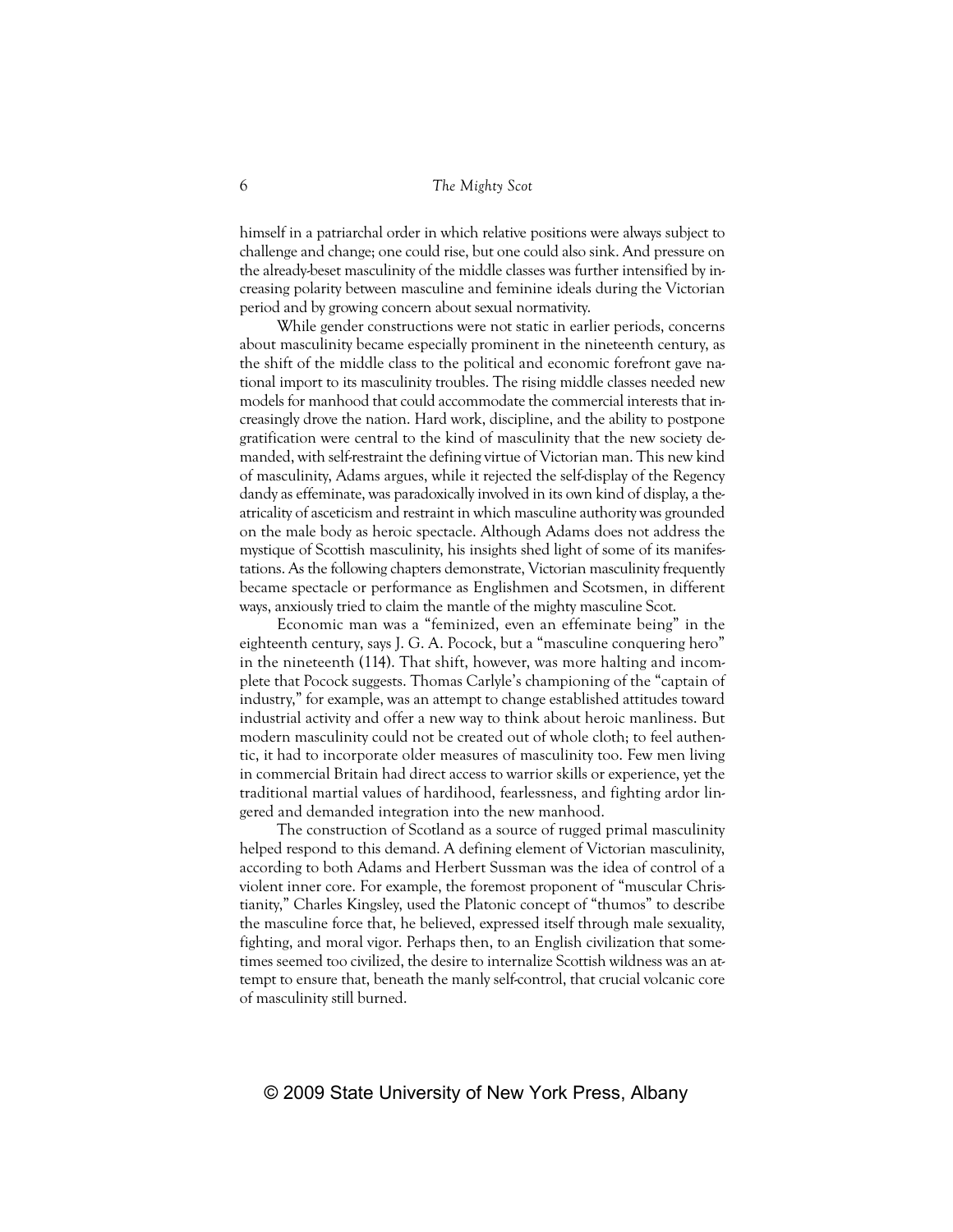For an Englishman to be able to appropriate Scottishness thus imagined as part of his own core, yet not identical with his self, Scotland must be perceived not only as part of England, but also as separate from England. In a self-reinforcing operation, the individual and the national construct each other. Both Joseph Bristow and Graham Dawson have studied the close links between Victorian masculinity and conceptions of nation, but apparently subscribing to a unitary view of British nationhood, neither makes more than passing reference to the powerful masculine appeal of Scotland. However, the ability to locate the source of primal masculinity inside Britain but outside England is crucial to understanding nineteenth-century English masculinity.

Much discourse on concepts of Scottish nationality has revolved round the influence of Walter Scott. Some Scott critics take up gender issues, but rarely in connection with national identity. Ina Ferris is concerned with the gendering of the novel rather than the gendering of Scotland; and Judith Wilt suggests that Scott's characters cross genders to find a gender identity appropriate to the new age, but with little attention to the implications of this for national identities. Janet Sorensen, who looks at gender and nationality together, is interested in the feminization of the Scottish oral tradition and of the Scots and Gaelic languages, rather than in the masculine construction of Scots and Scotland. However, as both Scotland and masculinity draw more critical attention, a discourse is starting to develop around their connection. Recent books by Kenneth McNeil and Katherine Haldane Grenier include useful chapters that address the casting of the Highlands and Highlanders as inherently masculine and discuss some of the implications of such gendering for British national identities.<sup>5</sup> McNeil looks at contradictions in the popular construction of the Highland regimental soldier. On the one hand, the kilted soldier epitomizes British fighting prowess; on the other hand, he fails as an exemplar of British masculinity, as his martial virtues are understood as inherent qualities of a racial other. To that I would add that the contradictory British/not-British quality of the soldier is vital to his appeal to Englishmen, as it allows the soldier to embody the relation of Scotland (not just the Highland region) to England.

Time and again in nineteenth-century literature, Scottish identity and Scottish/English relations are presented in terms of relations between men, and here Eve Kosofsky Sedgwick's groundbreaking work on male/male relationships, *Between Men*, has been particularly useful. She posits a continuum of "male homosocial desire," with no clearly defined border between the homosexual and the heterosexual. Sedgwick (who does not deal with Scottish issues) addresses personal relations, but her insights can be usefully extended to national relations imagined in personal terms and personal relations imagined in national terms. Literature that addresses military conflict between Scotland and England frequently casts a warm homosocial glow over it. Like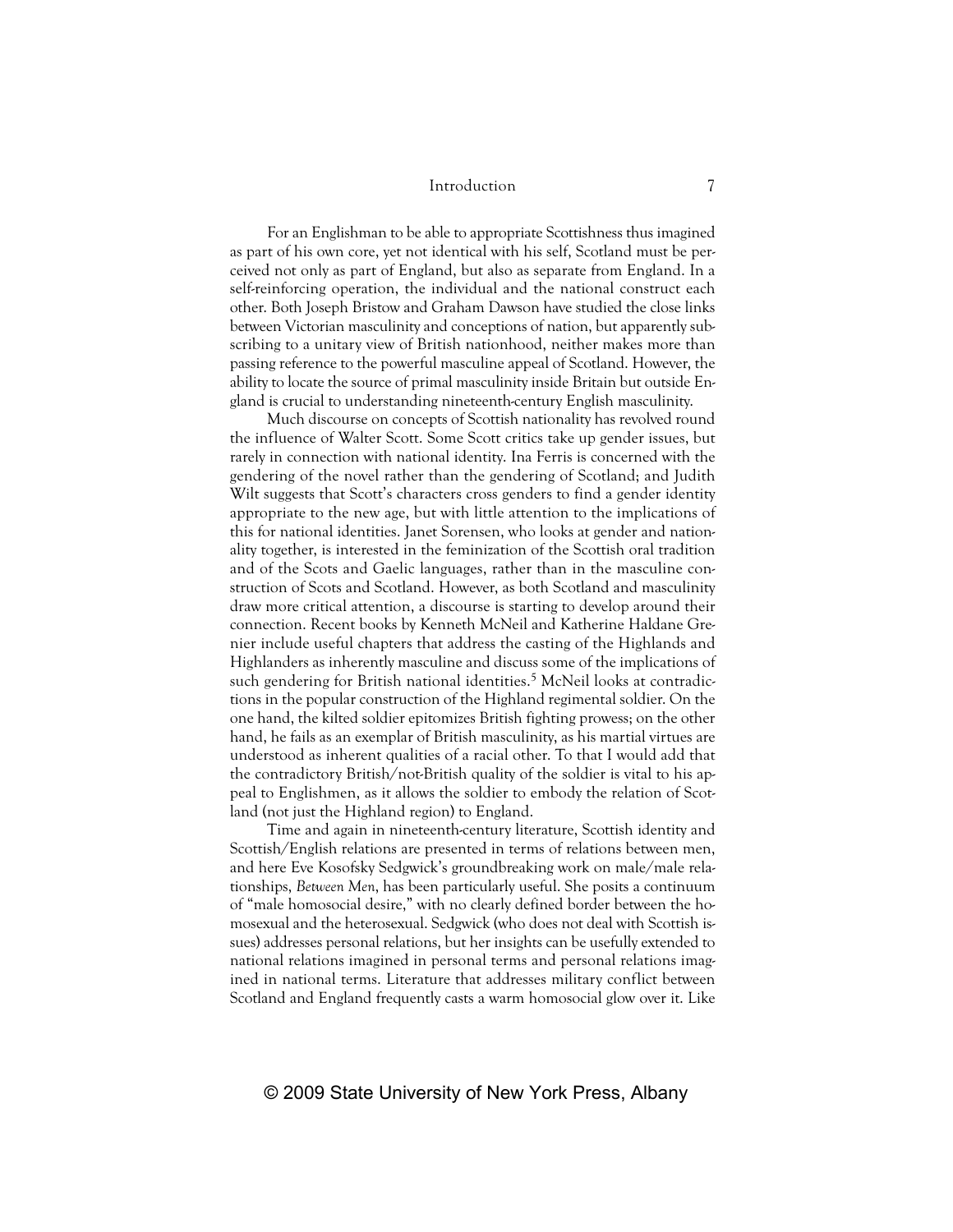the scraps that often precede male bonding in schoolboy stories, warfare can be imagined as having set the stage for an intimate union with a distinctly masculine tenor—"We are better friends, I fancy, for that old fighting," says one of the Englishmen in Arthur Hugh Clough's 1848 poem, "The Bothie of Tober-na-vuolich" (line 153). But that poem's interest in the kilt-clad body of the Scottish clansman (like the many paintings of Scottish regiments fighting the Empire's battles) draws on the traditional erotic frisson of the "Highland Laddie" even while it sets it in an explicitly nonsexual frame.6 As Sedgwick remarks, "to be a man's man is separated only by an invisible, carefully blurred, always-already-crossed line from being 'interested in men'" (89). The visibility and pathologization of homosexuality in the latter part of the century increasingly shadowed loving male friendship and may have contributed to the frequent undercurrent of homoerotic desire and homophobia in literary representations of mythic Highland masculinity. Sedgwick's insights on ways in which male/male desire is often triangulated through a heterosexual object or erupts as homophobic paranoia help shed light on the Gothic atmosphere and erotic undercurrent in the struggles for masculine ascendancy that often haunt narratives of Scottish nationality.

### Highlands, Lowlands, Scotland

The cultural association of Scotland with the figure of the brawny kilted Highlander necessarily obscured those elements of Scottish history or culture that it could not accommodate. The Jacobite rebellion, the mountains, the warriorclansman fit the bill (albeit in a distorted form); the Enlightenment and the Clearances, the densely packed cities and the industrial working class, the Edinburgh intellectual and the Glasgow capitalist did not. And as more and more of the Highlands were turned over to sheep or deer, the Scottish population became increasingly concentrated in Lowland towns and cities. However, although nineteenth-century Scots neither had nor wanted a state of their own, they sought to retain a Scottish identity within Britain.<sup>7</sup> Their country's Highland identification did offer Scots an element of national distinctiveness while allowing them to reap the economic benefits of union, but it ignored Scotland's present and much of its past, materials crucial to building a more credible sense of Scottish identity. And it created as many problems as it solved for Scottish masculinity. The new centrality of commerce and industry problematized concepts of masculinity just as much in Scotland as in England, for despite Scotland's popular romantic image as a land that time had forgotten, it was energetically involved in industry and commerce. In addition, Scotland's permanent subaltern status within Britain was a constant humiliation that put Lowland masculinity under considerable strain. Although the idea of Scots as mighty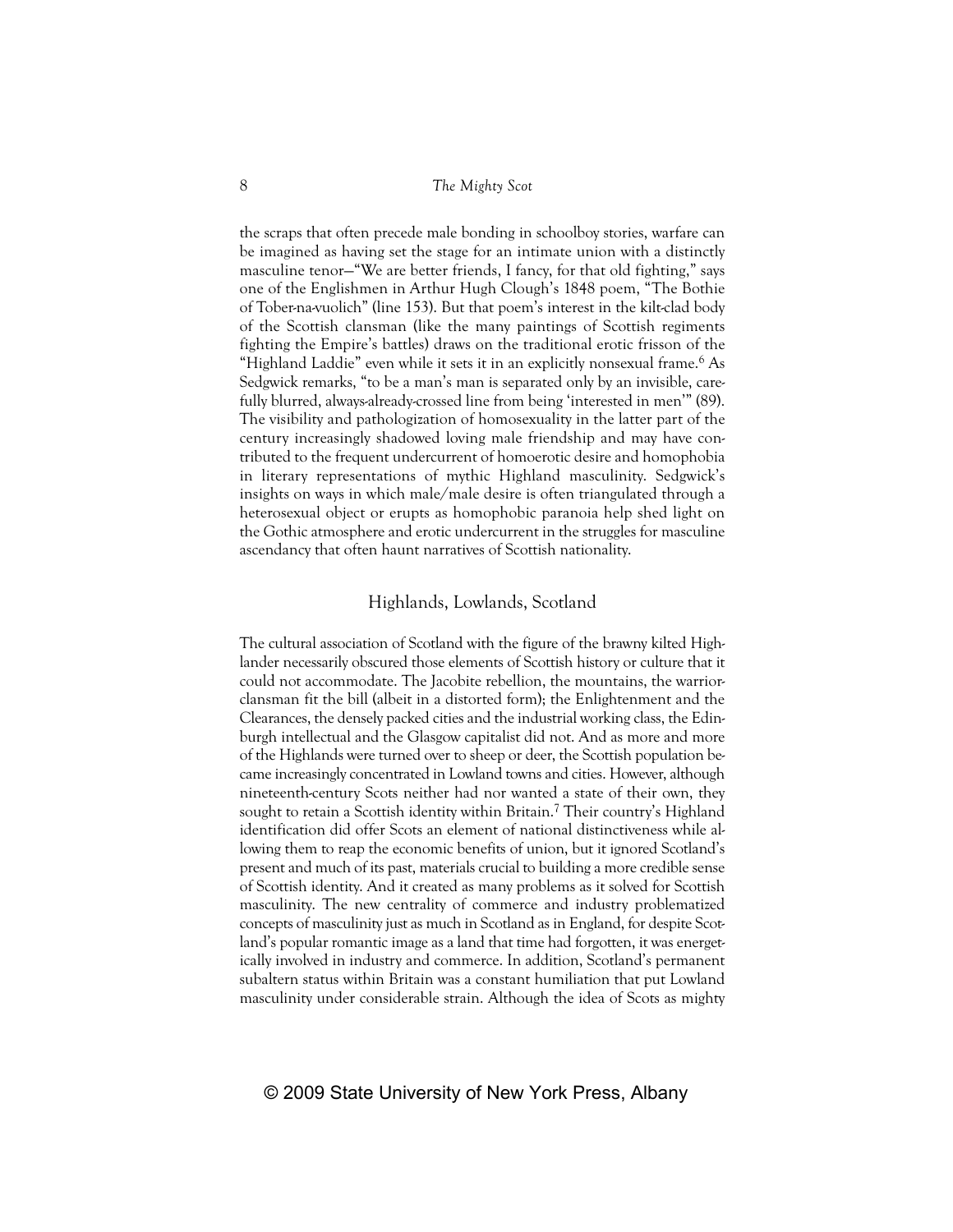tartan-clad warriors might be flattering, few men of the Lowlands could readily recognize themselves or their culture in such an image, so that it complicated attempts to develop a sense of Scottish manhood. It left even less space to imagine Scottish womanhood.

In current discourse on Scottish identity, critics invariably agree that the Highland myth, despite its lingering popularity among whisky exporters and the tourist industry, has little basis in the reality of Scots' lives past or present, but we find less agreement about whether it has ever had any value for Scots in terms of forging a meaningful sense of national identity. Hugh Trevor-Roper dismisses "the whole concept of a distinct Highland culture and tradition [as] a retrospective invention" (15), while Murray Pittock argues that the Jacobite tradition, tartan kitsch notwithstanding, eventually became the vehicle for "a positive, unified, and patriotic view of Scotland" (*Invention* 98). A narrow emphasis on the inauthenticity of the Highland myth can indeed lead critics to underestimate its ideological value to (mostly Lowland) Scots trying to define themselves in a British context. Nonetheless, Pittock's upbeat assessment of the contribution of the Highland myth to Scottish identity tends to underestimate the problems it produced for Lowlanders. The primary problem, however, was not the artificiality of such a Highlandbased identity (what national identity is truly authentic?), but its emphatic masculine gendering. Gender has to be part of the critical discussion. We must consider the issue of masculinity in order to appreciate both the allure and the danger that the Highland myth held for Scots trying to imagine Scottishness in the nineteenth century.

The identification of true Scottishness with Highland culture mystifies and displaces historic Scottish nationhood, shifting it from history and politics to the safer realm of myth and romance. Yet, as chapter 1 argues, the nineteenth-century creation of Scotland as a Highland heartland of masculine difference was a translation into gender of Scotland's long history of independent statehood—a history that was primarily centered in the Lowlands. The ideological impact of the kilt-clad warrior as a symbol of Scotland rested not simply on Highland tradition but also on Scotland's Lowland-centered history as a nation. However, the insistent association of Scottish difference with the figure of the romantic kilted Highlander seems to have made it difficult for some twentieth-century scholars to recognize Scotland in any other dress. And since the Highland tradition thus constructed is fake, so too must be the notion of "Scotland." All nations are, of course, "imagined communities." Some however have been deemed more imaginary than others, and "Scotland" has sometimes been singled out as a particularly meaningless term—a result perhaps of inattention to the obscured significance of the Lowlands in the construction of Scotland. Critics who tend to treat Scotland as an extension of England (even those who complicate English identity) are far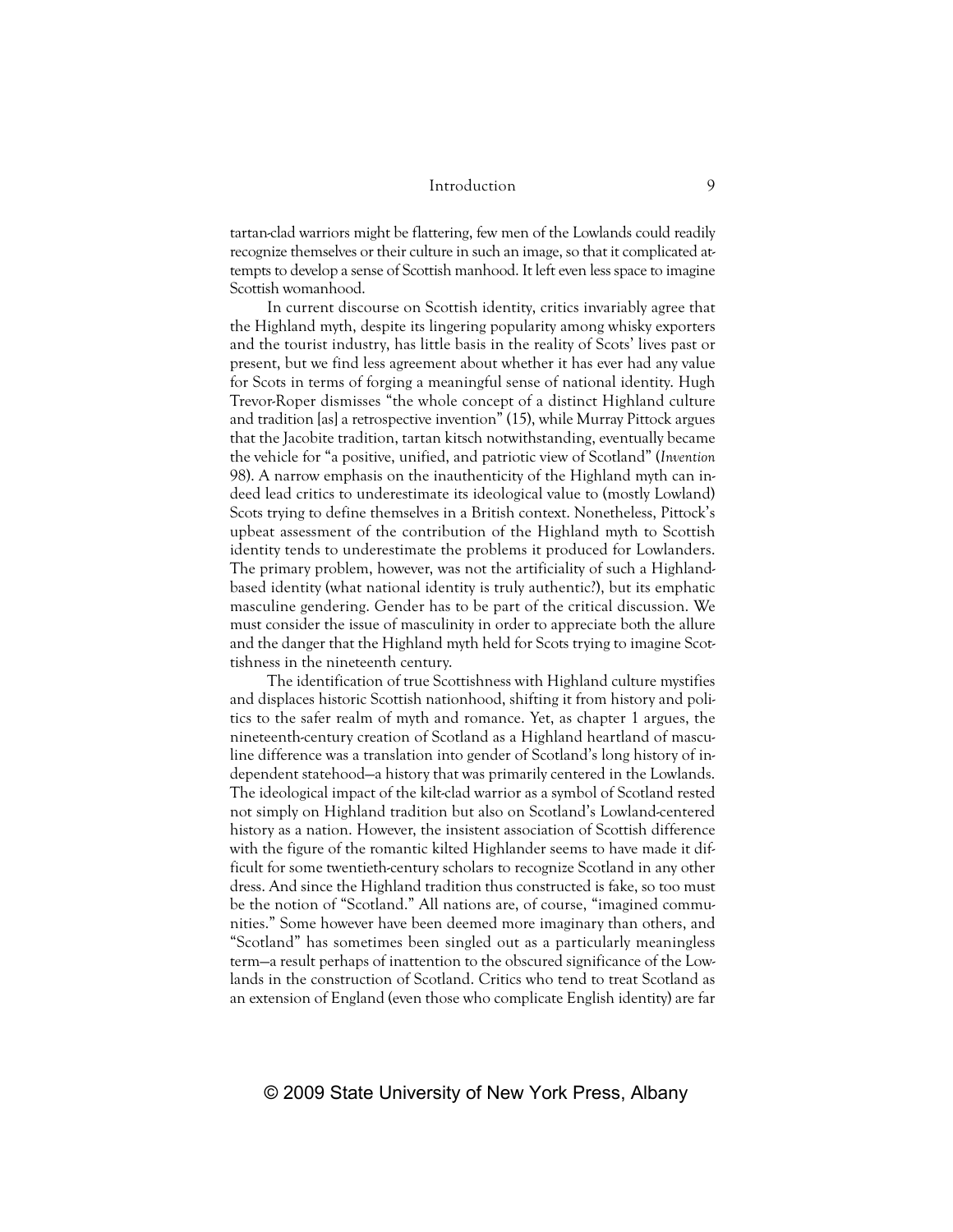less skeptical about the existence of a cultural entity that can usefully be called "England."8 Indeed, English is the default nationality. This selective skepticism is not value-free; as Murray Pittock has argued, the debunking of the Highland myth by Trevor-Roper and others is often "a manifestation of the values of a centring 'British' history" (*Myth* 118).

Similarly, the "Celtic fringe" approach, by overlooking the significance of the Lowlands in the meaning of "Scotland," can lead critics to define as "English" any trait that Scots share with their English counterparts. For example, in *Disorienting Fiction*, James Buzard's concept of Lowland "self-Englishing" (75) tends to treat capitalist development as an inherently English phenomenon, thus writing Lowland culture and economic traditions out of Scottish history. Buzard does explicitly reject the authenticity of the Highland Scottishness promoted in Scott's *Waverley*, but the effect of categorizing the Lowlands with England is to identify Scottishness with the undeveloped Highland region.

Walter Scott played a pivotal role in the development of the romantic, Highland-centered conception of Scottish difference, a construction that impacted how true Scottishness came to be understood in Scotland as well as in England.9 Scott, a committed unionist, sought to preserve Scottish identity by envisioning Scottish history and tradition in a way that would enhance rather than threaten the British union. Scott and other "autoethnographers," explains Buzard, saw themselves as mediators, situated at the border between center and periphery, and able to look "'back' at their own lands through English eyes" (41).

With the re-creation of Jacobitism as heroic romance, the royal genealogy became a convenient vehicle to express the paradox of an ancient martial Scottishness that was both innate to civilized England and also thrillingly alien to it. The Hanoverian succession represented modern England, but the Scottish Stuart thread in the royal line was a reminder of an earlier precommercial order. In his orchestration of the 1822 extravaganza for George IV's visit to Edinburgh, Scott underscored the romance of Highland culture and identified all of Scotland with it. Although Edinburgh was a city of culture and learning, with traditional Whig sympathies, Edinburgh and its citizens bedecked themselves in Highland tartans and greeted the king with a Jacobite-flavored pageantry of clans and bagpipes. Scott, writes Caroline McCracken-Flesher, thereby inscribed George "at the center of Scottish culture, subjected to it, by the Scots, as Jacobites, claiming to be his subjects" ("Thinking Nationally" 309). Because Scots wanted to be part of England's economic success yet to maintain Scottish difference, Scott (both at the 1822 extravaganza and in his writings) "reconstructed Scottish Jacobitism as a space within which Scotland and England could coexist" (308). McCracken-Flesher blames Scott and the sentimental Kailyard writers for England's ability to appropriate signs of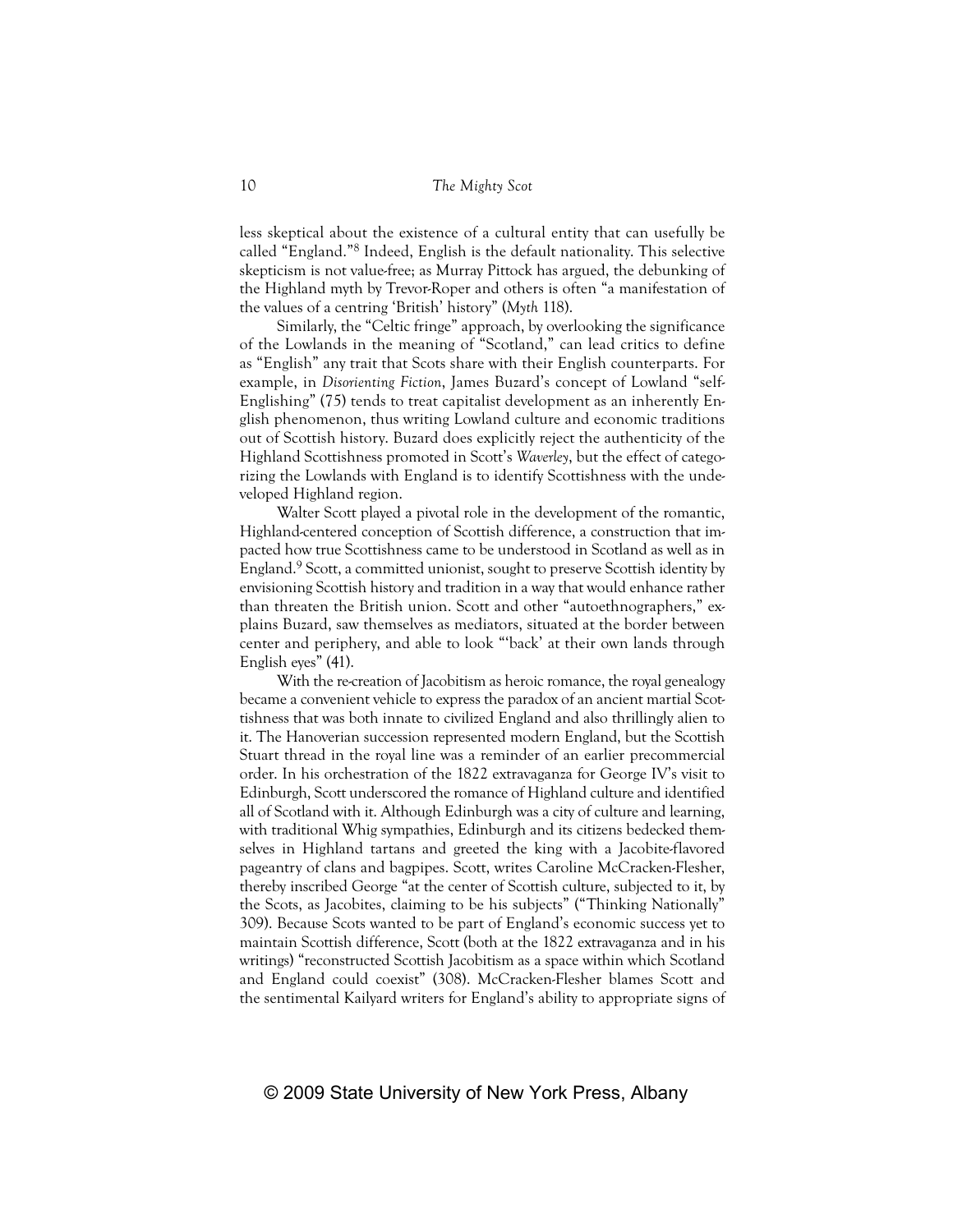Scottish difference; by delineating Scottish difference, such as Jacobitism and Calvinism, in stable terms unthreatening to England, she argues, they exacerbated Scotland's cultural colonization.10

The Jacobite-identified construction of Scotland that Scott was instrumental in creating was rife with contradictions—some of which Scott himself went on to explore. Scotland, imagined in terms of a romantic defeated past, was unable to locate itself in the modern world. Its lingering existence after its "death" by regal union in 1603, parliamentary union in 1707, and military defeat of Jacobitism in 1715 and 1746 takes on an uncanny air, as if Scotland is destined to be killed again and again. Indeed, modern nineteenth-century Scotland seems to be haunted its own predestined but never-completed demise. Like the figure of the hunted stag or the defeated Jacobite, the Scottish literary motif of the undead corpse evokes a nightmarish sense of Scottish identity suspended forever at the moment of its death. In Ian Duncan's reading of James Hogg's *The Private Memoirs and Confessions of a Justified Sinner*, the uncanny corpse represents an anarchic resistance to the appropriation of Scottish tradition into a rational, inherently pro-British modernity. (McCracken-Flesher makes a similar argument with regard to Robert Louis Stevenson's short story, "Thrawn Janet.") But if the undead corpses that proliferate in Hogg and Stevenson represent resistance to the cooption of Scottish tradition into modernity, they also represent the identity dilemma faced by Scots as they try to locate their past-identified nation in the modern world.

# "An Auld Sang": Narrating the Nation

The tension between Scots' support for the union and their discomfort with Scotland's subordination within it seems to have put a premium on narratives of Scottish nationality, as Scots struggled to construct a meaning for Scottishness. After the signing of the Articles of Union in 1707, the Earl of Seafield, Scotland's Chancellor, famously remarked, "There's the end of an auld sang." When the Scottish Parliament voted itself out of existence, it concluded the narrative "song" of the Scottish nation. But by doing so, it ironically left narrative to shoulder much of the burden of Scottish national identity. National narratives are important for the imagining of any national identity, but with no state structure, Scotland was only narrative—a narrative of the past at that. A nation that has a state, such as England/Britain, has a story that is in progress; it has (mythic) beginnings, is engaged in a present, and has a future that can be envisioned. The present of such a nation is narratable in multiple ways as part of the ongoing plot of its national tale. A nation that desires a state also has an ongoing story; looking to their nation's originary myths, nationalists tell the story of its oppressive present and liberated future. Scotland's national narrative,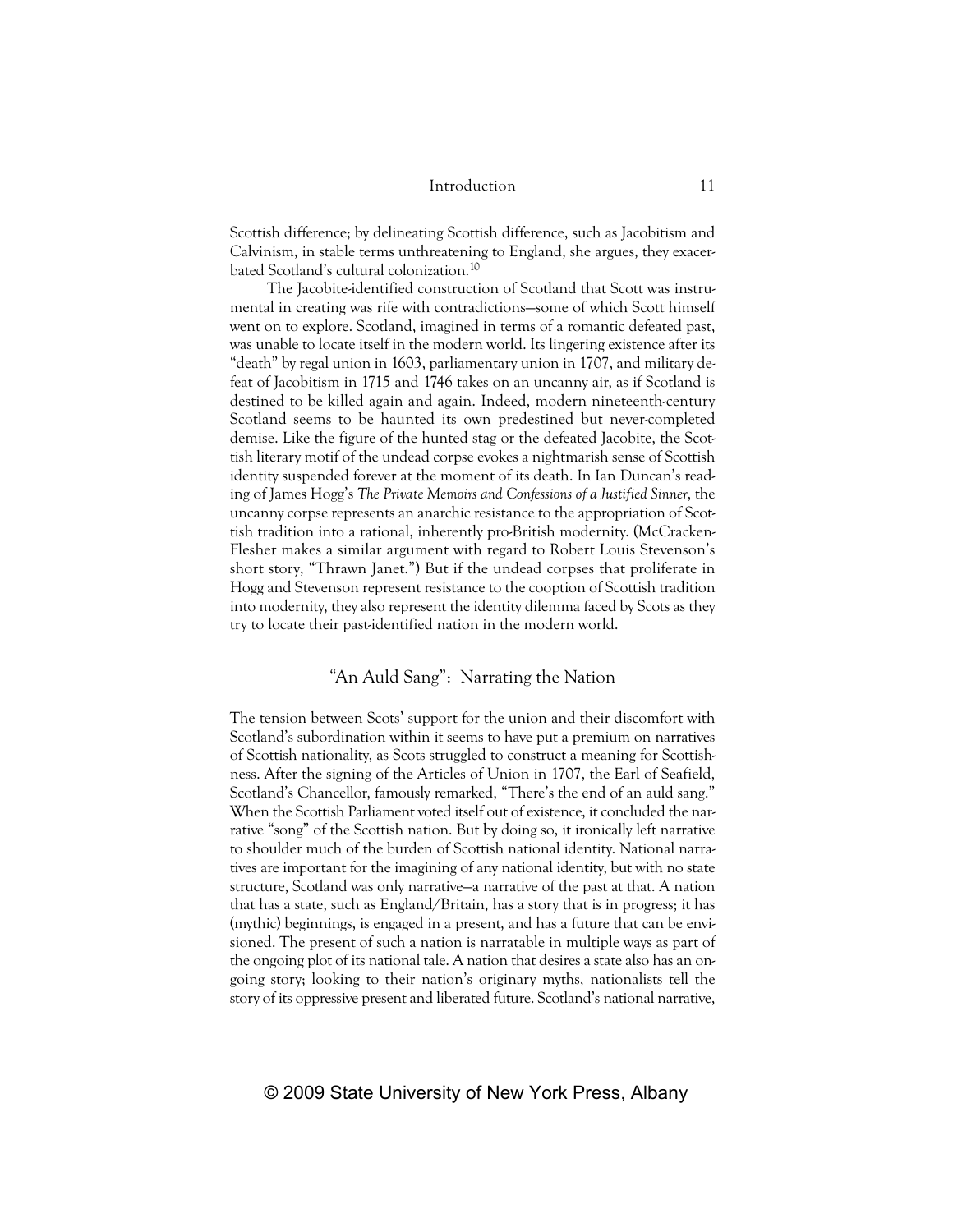however, had concluded; its "auld sang" had ended. With no independent state and no desire for an independent state, Scotland existed only as the past, only as narrative. One reason that readers, art lovers, and visitors experienced Scotland as uniquely romantic was because it was, in the most literal sense, a storybook land. The pastness of Scotland presented an identity quandary, for Scots lived in a modern present, yet most continued to see themselves as Scottish (although what that meant was problematic). Scottish novelists, such as those studied here, repeatedly worked to bring Scotland into being through narrative; but with statehood relegated to the past, the nation thus brought into being, like the undead corpses so common in Scottish literature, tended to be a gloomy, nebulous entity defined by what it used to be.

This book looks at how writers and artists, Scottish and English, sought to tell the story of Scotland and Scottishness in accordance with varying ideological interests (the paintings and cartoons that I study, as well as the texts, usually have a narrative quality). When we look at these complementary, competing, and cross-fertilizing narratives together, the issue of genre repeatedly emerges. If nation is indeed narration, is the story of Scotland—or the story of Scotland and England—a marriage plot? Or a hunting yarn? Or a children's story? Or a Gothic tale? Or a domestic romance? The case of Scotland points to the centrality of narrative in the imagining of nation, but it also suggests that the form of the narrative is as important as the content.

Chapter 1 looks at examples of Scotland's story being imagined as a kind of marriage plot. Walter Scott's historical novel *Redgauntlet* (1824) and John Everett Millais's painting *The Order of Release* (1853) present the defeat of Jacobitism and the submerging of Scottish nationality into a greater England as the inevitable outcome and defining moment of Scottish history a teleology of union that is, in effect, a marriage plot. Yet the telos imposed on the Scottish past can never quite be reached, so that nineteenth-century literature and art must compulsively relive a climactic moment of incorporation that can never be completed. In *Redgauntlet*, that moment—seen as the crushing of the 1745 Jacobite rebellion, rather than the 1707 Union—is replayed in a fictional insurrection twenty years after Jacobitism's final defeat at the Battle of Culloden. I use *Redgauntlet*'s thwarted romance and *Order of Release*'s paradoxical gender relationships to probe the homoerotic dynamic of the imagined marriage of England and Scotland, a dynamic that supports yet threatens troubled English masculinity and lies behind both the appeal of the England/Scotland marriage plot and its impossibility.

The second chapter investigates the Victorian deerstalking phenomenon. Queen Victoria embraced Scotland, propagated its masculine image through commissioned paintings and her published journals, and modeled England dominating but drawing strength from masculine Scotland. Legions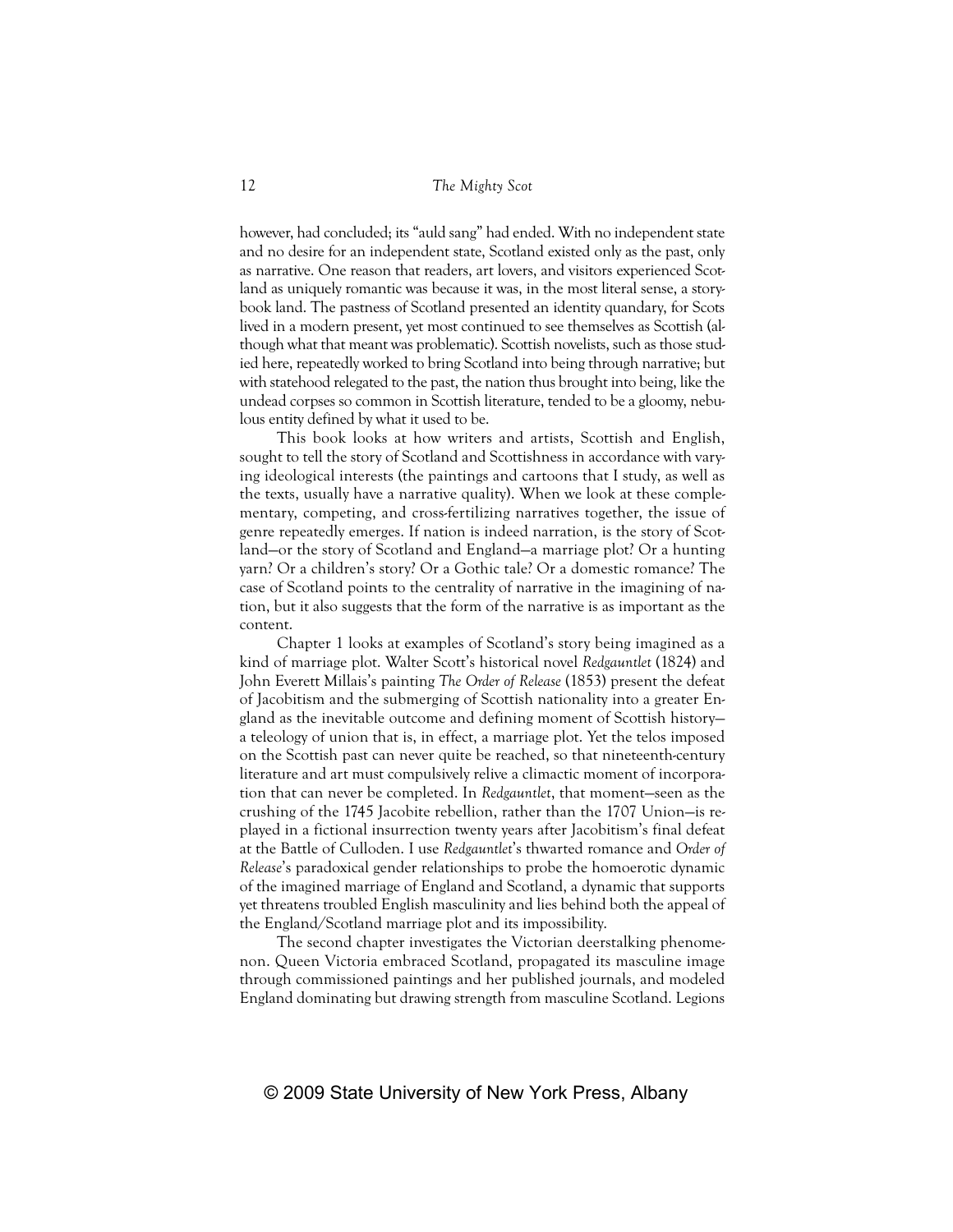of Queen Victoria's subjects followed her lead north, the more privileged creating in Highland estates they visited a sort of virility theme park. Ironically, the emptiness that impressed artists, tourists, and deerstalkers was largely the result of the Highland Clearances—a post-Culloden policy adopted by many Scottish landowners of replacing crofting clansmen with profitable sheep or game. Indeed, as Peter Womack argues, it was this capitalist "improvement" of the Highlands that produced its nostalgic romanticization. But most writers and artists effaced the Clearances—and crofter resistance—by writing and painting the Highlands as primeval wilderness. Highland deerstalking became a male rite, pitting English gentlemen against rough Highland terrain and the animal emblem of the Scottish wild, and thus allowing them to participate personally in the English narrative of conquest and absorption of Scotland: you are what you hunt. The mighty, doomed stag of Edwin Landseer's iconic *Monarch of the Glen* (1851) captures the poignancy of the moment of conquest, while stalking memoirs and manuals, such as William Scrope's *The Art of Deer-Stalking* (1838), helped popularize Highland deerstalking, establish its masculine signification, and teach readers how to think about the sport in national terms. These texts look to Scottish deerstalking to sustain English virility, inviting readers to see the sport's rigorous hardships and peculiar pleasures as the port of entry into a fierce warrior masculinity, both primitive and aristocratic.

In *Kidnapped* (1886) and *The Master of Ballantrae* (1889), which chapters 3 and 4 explore, Robert Louis Stevenson suggests that Lowland masculinity may pay a high cost for Scottish difference defined in terms of romantic notions of the primal masculinity of the Highlands. Building on and rewriting earlier literary treatments of Scottish identity by Scott and Hogg, Stevenson expresses the dilemma of Scottish identity as a dilemma of Lowland masculinity. Feminized by their relation to England, the Lowlands were further feminized by their "coverture" under the Highlands. Stevenson's work probes the dilemma of Lowland manhood, as his Lowland characters try to negotiate their relationship to mythic Highland masculinity in an increasingly dark atmosphere of homoerotic desire and homophobia. Writing Scotland as a boys' adventure novel in *Kidnapped*, Stevenson experiments with a potential appropriation of the Highlands by the Lowlands. The vast objective differences between mighty England and the lowly burghers of the Scottish Lowlands, however, stand in the way of any straightforward replication of the England/Scotland relationship, a dilemma that the protagonist experiences as a problem of genre. In *Master of Ballantrae*, Stevenson turns from juvenile adventure to Gothic tragedy. Drawing on Hogg's theme of brothers embodying classic Scottish differences who are bound together in a fratricidal embrace, he suggests that Lowland Scots could be haunted by the dangerous virility that English needs had inscribed into Scottish identity. In a national tale that itself comments on the national tale, Stevenson puts the